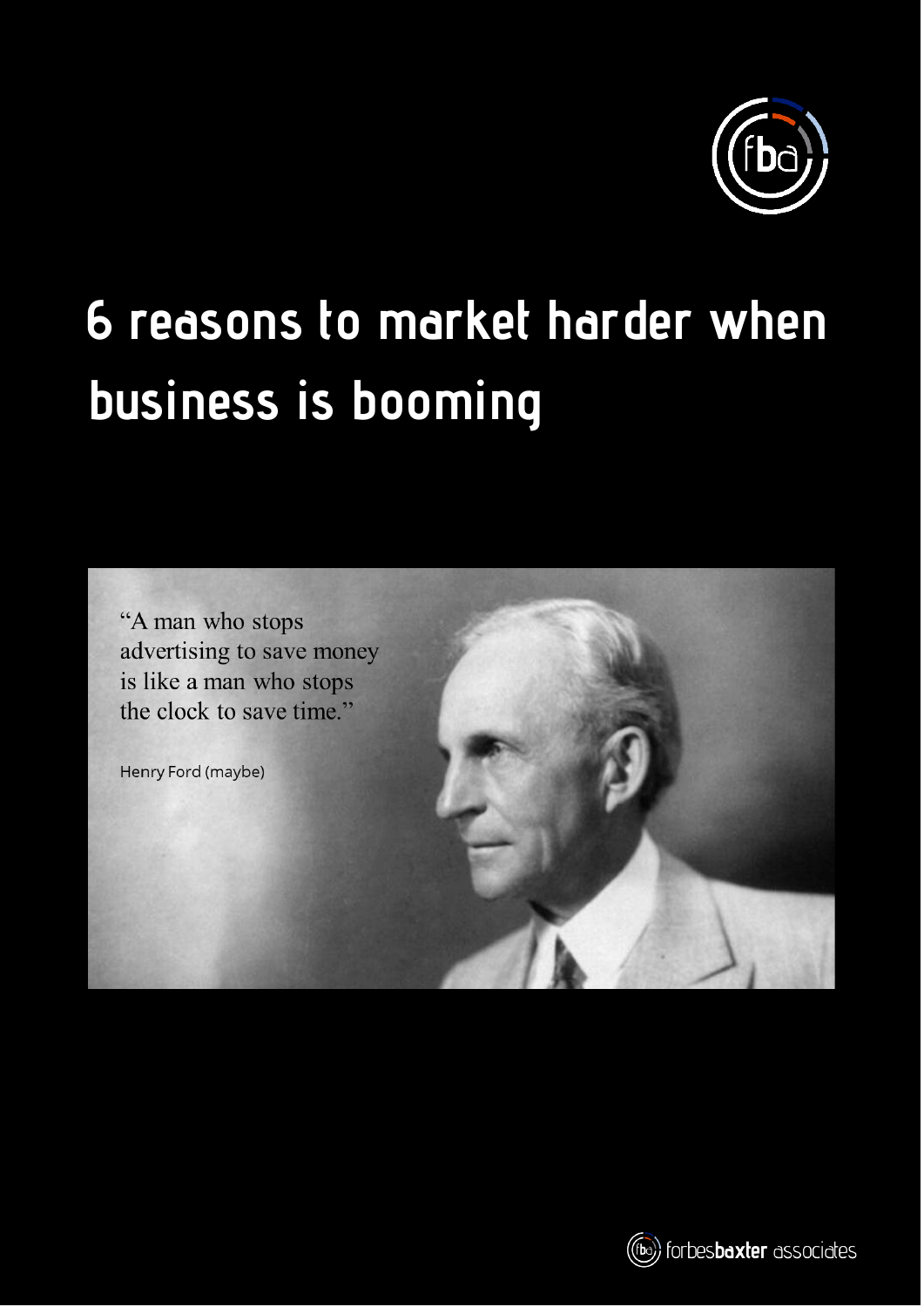

# **6 reasons to market harder when business is booming**

Research has proved an uncomfortable truth: when things are going well, when all your sales and marketing efforts are starting to pay off, the last thing you want to do is take your foot off the gas.

It would be nice to think that when you've reached a position of dominance in your industry – or at least prominence – you can start to reap the rewards. You can take money out of the business.

#### **Stop marketing, crash the plane.**

Research from the Ehrenberg Bass Institute shows that this is a recipe for disaster. They use the analogy of a plane to explain their findings. When it reaches cruising altitude, a plane can't just switch off its engines. If it does, it'll crash. The same will happen to your sales performance if you stop advertising.

The problem with this analogy is that when planes reach cruising altitude they do exactly that – cruise. They knock the engines back and coast along. In fact, if you're talking about a long haul flight (and the Ehrenberg Bass Institute is all about long-term), the plane spends far more time cruising at high altitude than it does struggling to reach it.

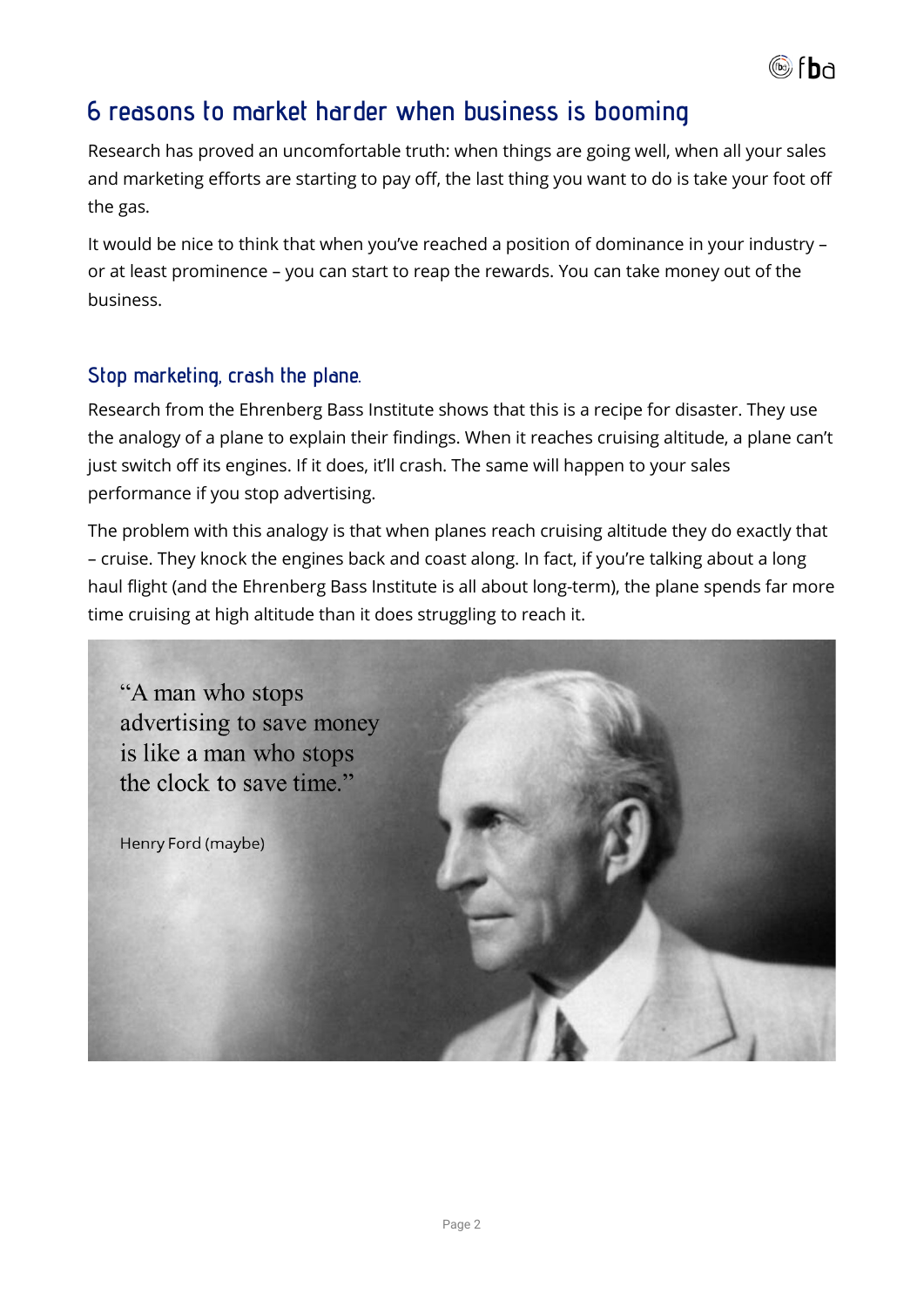

So although the plane makes a simple analogy, there may be a better one.

How's this? If you cook a meal in good times when the pantry's full, you get a Sunday roast with all the trimmings. If you cook a meal in bad times, you get tinned peas on toast.

Think of your marketing and advertising as that meal. If your plan is to start marketing and advertising when you hit a sales slump, you're too late. The best marketing happens when you have a budget to support it, when the pantry's full.

# **Trust the data.**

Instead of relying on analogies, you're safer to rely on data. This is what the Ehrenberg Bass folks have provided. Their research shows that year-on-year sales decline by 16% the year after a business stops advertising and by 25% the year after that. The picture just carries on getting worse as time passes.

That's the average position that takes all businesses into account. The situation is much worse for normal businesses – the non-enterprise companies among us. In this sector, you could be losing 25% of your sales in the first year after you stop advertising and over 50% after the second.

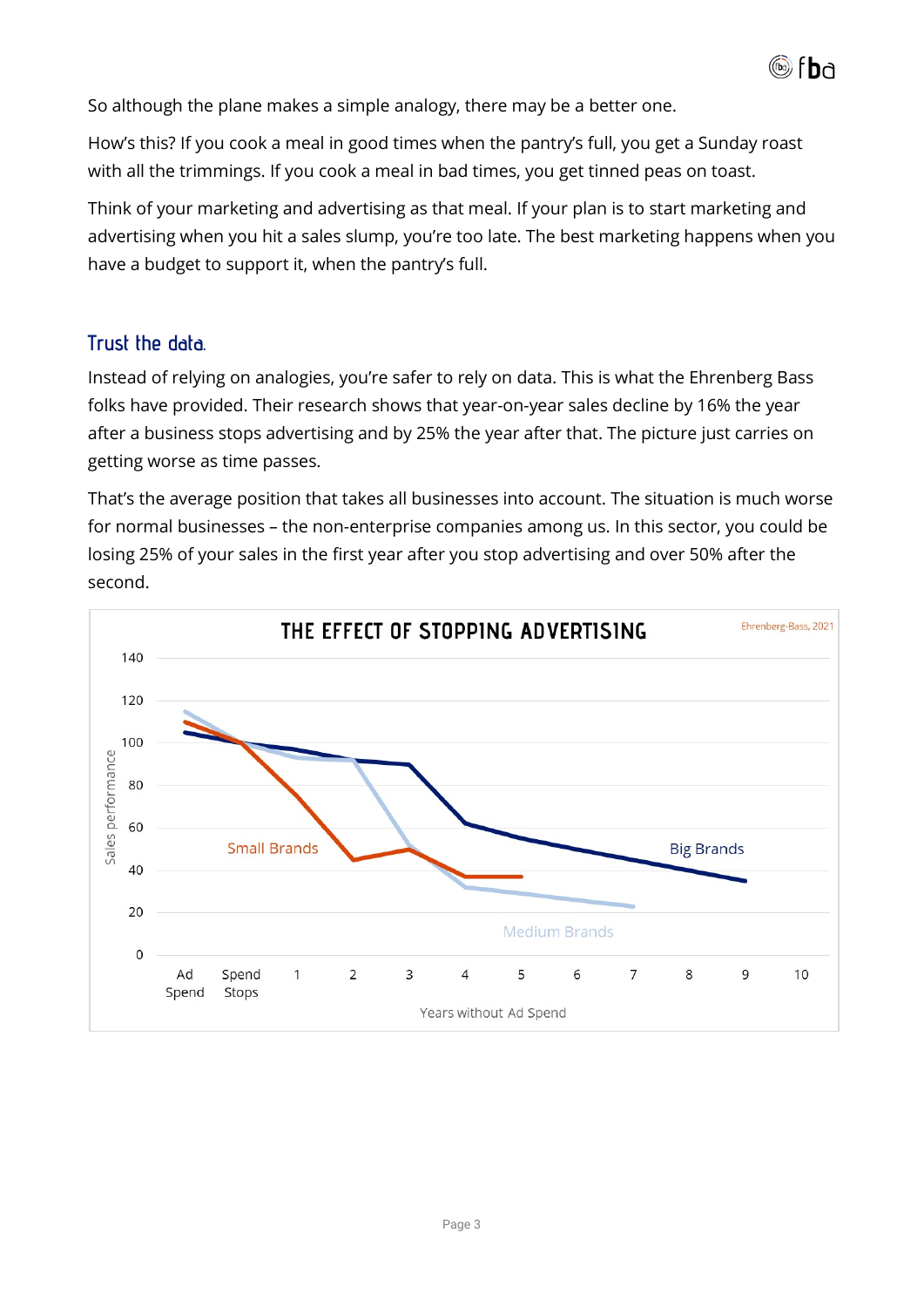

The research goes on to contradict one of the most common business behaviours: cutting advertising when budgets are tight. Ehrenberg Bass analysed their data to compare businesses whose sales were either growing, stable or already declining when they stopped advertising.



The data shows that a business that stops advertising when its sales are already declining basically cuts its own throat. It may save some money in the short term – any money not spent on advertising can go straight back onto the bottom line – but sales will plummet, ultimately leaving the business without the revenue it needs to finance a recovery. It's a suicide strategy.

The only exception to this trend were big or medium-sized businesses who were already growing. These businesses could afford to take a short advertising holiday.

The lesson from the Ehrenberg Bass Institute is clear: keep the pedal to the metal even when times seem to be good.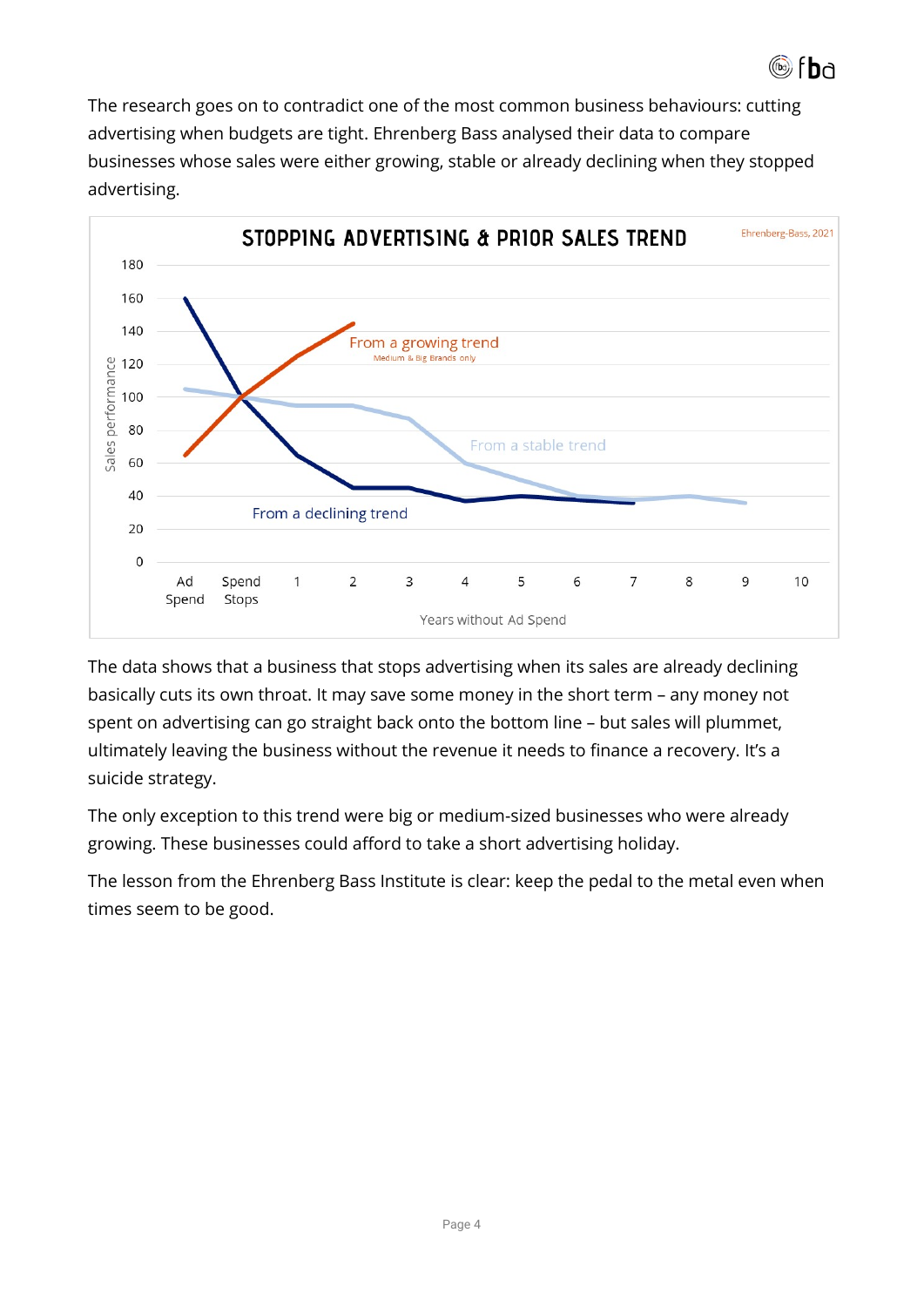

# **Trust common sense.**

If you don't trust analogies or data, then you can always fall back on good old-fashioned common sense. There are six reasons to push marketing harder when business is booming:

- 1. **Good times don't last.** The saddest thing we ever see on TV is a politician promising to end the boom-bust cycle. The only chance they have of achieving that is by eradicating booms.
- 2. When they slow up, **you can't switch orders on like a tap.** If you don't think your orders are ever going to slow up, see Point 1.
- 3. You need to **strengthen your brand** to support future lead generation.
- 4. **You've got the budget now**. Do you want that Sunday roast with all the trimmings, or tinned peas on toast?
- 5. **You advertise to defend your position**. It's much easier to keep that plane cruising at 34,000 feet than it is to get there in the first place. Consider this: Amazon was the world's biggest ad spender in 2020, despite Jeff Bezos originally saying "advertising is the price you pay for having an unremarkable product or service." He changed his mind in 2018.
- 6. **You're not panicking** so you'll get better results by balancing brand building and lead generation.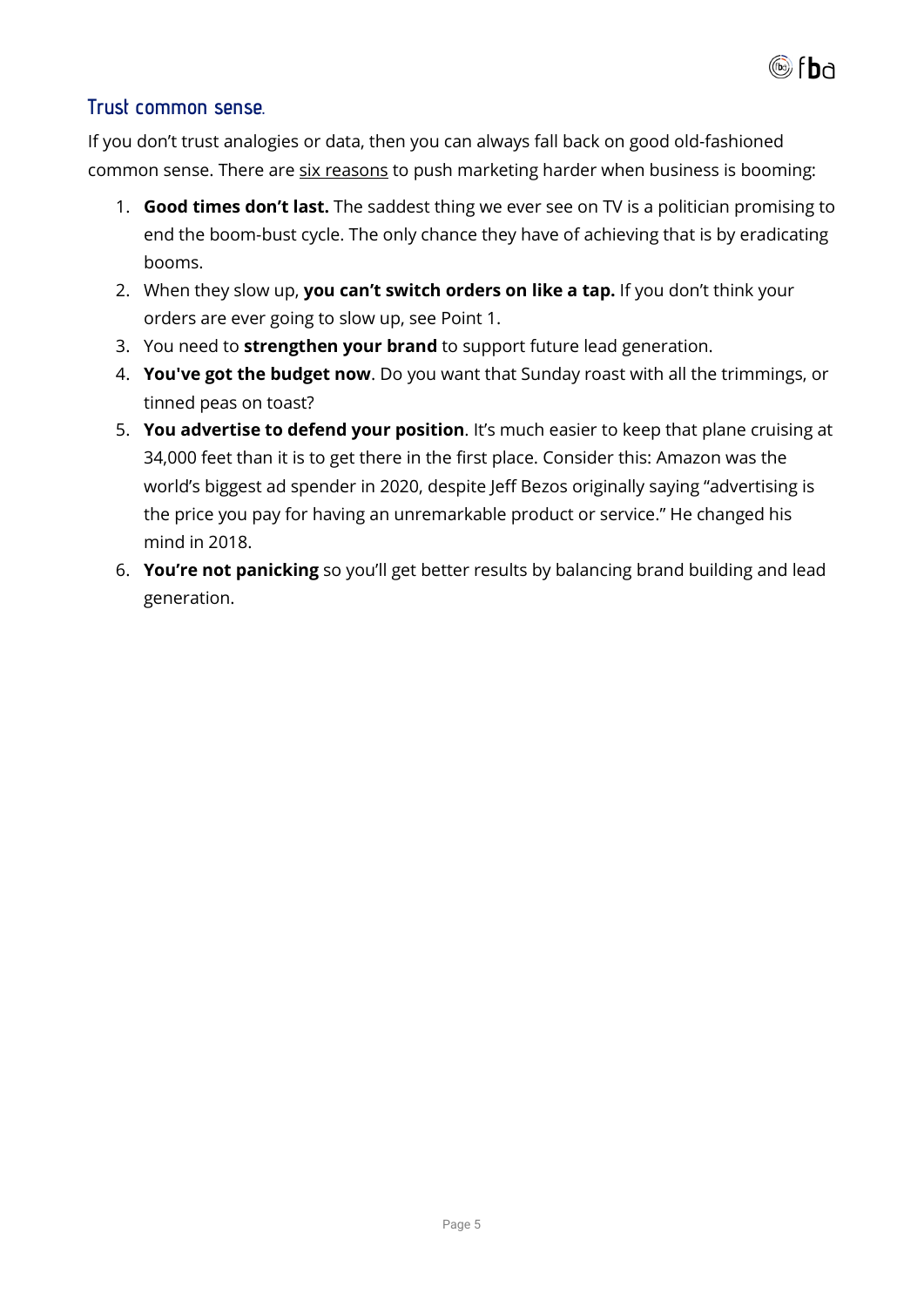

#### **Marketing when business is booming: brand-building.**

Good times are the perfect times to double down on your brand building activities. As [research has shown](https://www.forbesbaxter.co.uk/2020/12/the-long-and-the-short-of-it-lessons-for-smes-strategy/) time and time again, brand building has a strong effect on long-term profitability. The main reason businesses shy away from it is that it only has a weak effect on short-term sales. But if your sales are already booming, that doesn't matter. You're making sure you get jam tomorrow while still enjoying jam today.

If you're wondering why you need a strong brand, imagine this scenario. Think about the car you drive. In its place, I'm going to offer you the Baxterwagon. It's every bit as good as your car, but 25% less expensive. Will you buy it?



No, of course you won't. Because you don't have a clue whether Baxterwagons are any good. And there are already lots of cars that are 25% less expensive than yours. You don't know Baxterwagons. I have no brand equity as a car manufacturer.

If you already know what your brand attributes are, you can move straight to the [brand](https://www.forbesbaxter.co.uk/brand-marketing/#brandpromotion)  [promotion](https://www.forbesbaxter.co.uk/brand-marketing/#brandpromotion) stage. If you're willing to commit to a long-term campaign, you'll find your media buying rates are about half what they would otherwise be, from TV to local lifestyle publications and all the digital media in between.

Just remember to abide by the rules of a good brand promotion: keep it simple, consistent, and non-technical. Run it for years and [aim for an emotional response.](https://www.forbesbaxter.co.uk/2020/12/the-long-and-the-short-of-it-lessons-for-smes-strategy/#emotionalresponse)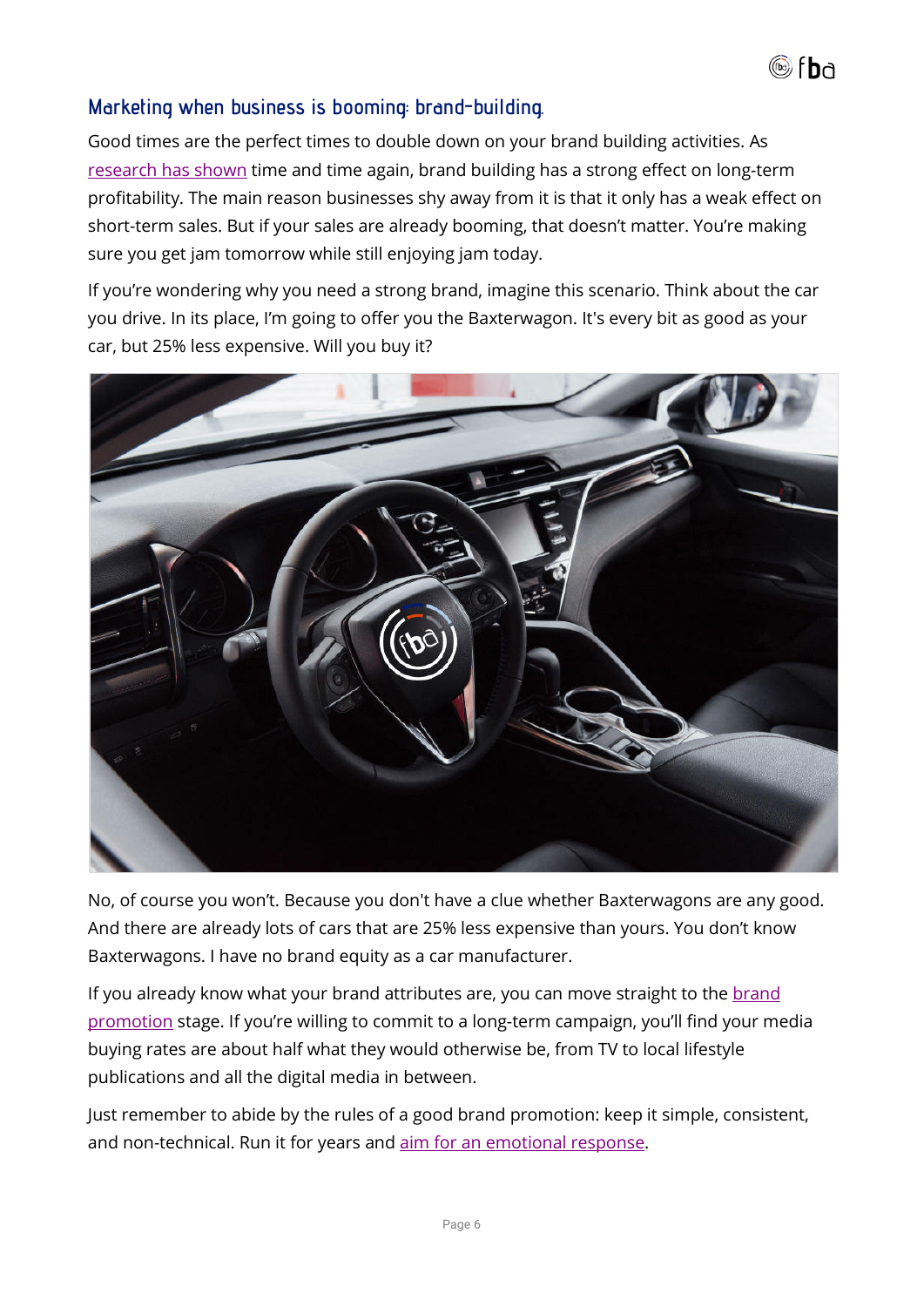

If you don't know what your brand attributes are now is the perfect time to find out with  $a$ [brand attributes survey.](https://www.forbesbaxter.co.uk/market-research/#brandattributessurvey) Are you seen as responsive or slow? Cheap or expensive? Expert or not? Approachable or aloof? Important or insignificant?

A brand attributes survey is a win-win activity. It either gives you ways to promote yourself or it tells you what you need to fix. And while you're talking to customers, you may as well gather other essential business intelligence such as understanding their purchasing processes.

#### **Marketing when business is booming: research a new market.**

Business crises are often outside your control. Think of COVID. Or Brexit. Or anyone who supplies to the oil & gas industry. While business is booming in your existing markets, research the next one.

#### **Marketing when business is booming: case studies.**

Populate your [case study matrix.](https://www.forbesbaxter.co.uk/case-study-matrix-tools/) To market yourself effectively you need a case study that promotes every product/service you sell and every brand attribute you promote to every market you target. Your customers will never be more inclined to put their name to a case study than right now.

# **Marketing when business is booming: improve sales & marketing integration.**

Your resources are probably stretched by the volume of business you're doing. Automating tasks frees up time for your staff. Now is the time to improve your marketing automation systems, your CRM, the processes they run and the integration between them.